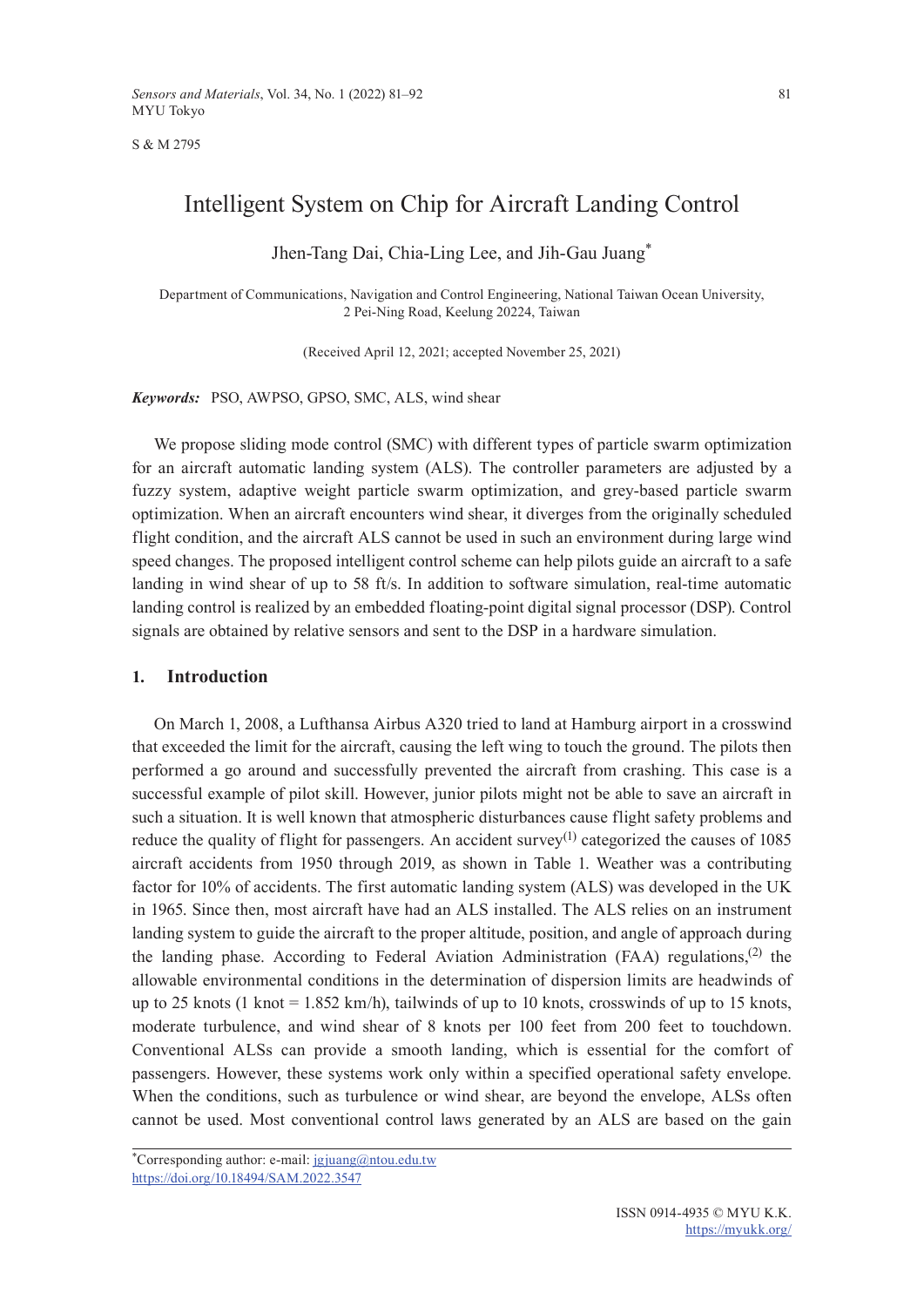| Causes of fatal accidents by decade from 1990 through 2019. |             |             |             |               |               |             |             |           |
|-------------------------------------------------------------|-------------|-------------|-------------|---------------|---------------|-------------|-------------|-----------|
| Decade                                                      | $1950s$ (%) | $1960s$ (%) | $1970s$ (%) | 1980s $(\% )$ | 1990s $(\% )$ | $2000s$ (%) | $2010s$ (%) | All $(\%$ |
| Pilot error                                                 | 50          |             | 49          | 42            | 49            | 50          |             | 49        |
| Mechanical                                                  | 26          |             | 19          |               | 22            | 23          |             | 23        |
| Weather                                                     |             |             | 10          | 14            |               |             | 10          | 10        |
| Sabotage                                                    |             |             |             |               |               |             |             |           |
| Other                                                       |             |             |             |               |               | 10          |             | 10        |

Table 1  $C_1$  and  $C_2$  of fatal accidents by decade from 1050 through 2010.

scheduling method.<sup>(3)</sup> Control parameters are preset for different flight conditions within a specified safety envelope, which is defined by the FAA regulations. When the conditions, such as wind shear, are beyond the specified flight envelope, the ALS is disabled and manual operation is engaged. Even low-level wind shear can affect aircraft airspeed during takeoff and landing in disastrous ways, and airline pilots are trained to avoid all wind shear. An inexperienced pilot may not be able to guide the aircraft safely under wind shear. Therefore, it is desirable to develop an intelligent ALS that expands the operational envelope to include more safe responses under a wider range of wind disturbance conditions. The goal of this study is to show that our proposed intelligent ALS can relieve human operation and guide the aircraft to a safe landing within a certain range of wind shear conditions.

In recent years, intelligent control has become increasingly popular in control engineering applications. Many intelligent concepts have been applied in various scientific and engineering research. There have also been major achievements in the flight control domain.  $(4-9)$  In conventional control systems, proportional–integral–derivative (PID) control has been applied to controller design for decades and is the most commonly used type of control in engineering applications. The gains of PID control can be tuned by many techniques. In recent years, the genetic algorithm has been the most widely used technique.

In this study, we apply artificial life models for the modeling and simulation of lifelike phenomena to aircraft automatic landing controller design. This study is mainly based on two algorithms, which are used to adjust the control parameters of the pitch autopilot: adaptive weight particle swarm optimization  $(AWPSO)^{(10)}$  and grey-based particle swarm optimization  $(GPSO)$ .<sup>(11)</sup> Our control schemes are based on sliding mode control (SMC) with a fuzzy system  $(FSMC)$ .<sup>(12–14)</sup> To realize a hardware controller, a digital signal processor (DSP) is used and an intelligent aircraft landing control system is implemented on the chip.<sup>(15)</sup> All signals are sensed by relative sensors and sent to the DSP in a hardware simulation. In our previous works, a DSP was successfully applied to a cerebellar model articulation controller for turbulence conditions.(15,16) In this study, different PSO methods with FSMC on a chip are used to simulate the control of an aircraft landing under wind shear conditions.

## **2. System Description**

In the aircraft landing phase, the pilot descends from the cruise altitude to an altitude of approximately 1200 ft above the ground. The pilot then positions the aircraft so it is on a trajectory towards the runway centerline. When the aircraft approaches the outer airport marker, which is about 4 nautical miles from the runway, the glide path signal is intercepted, as shown in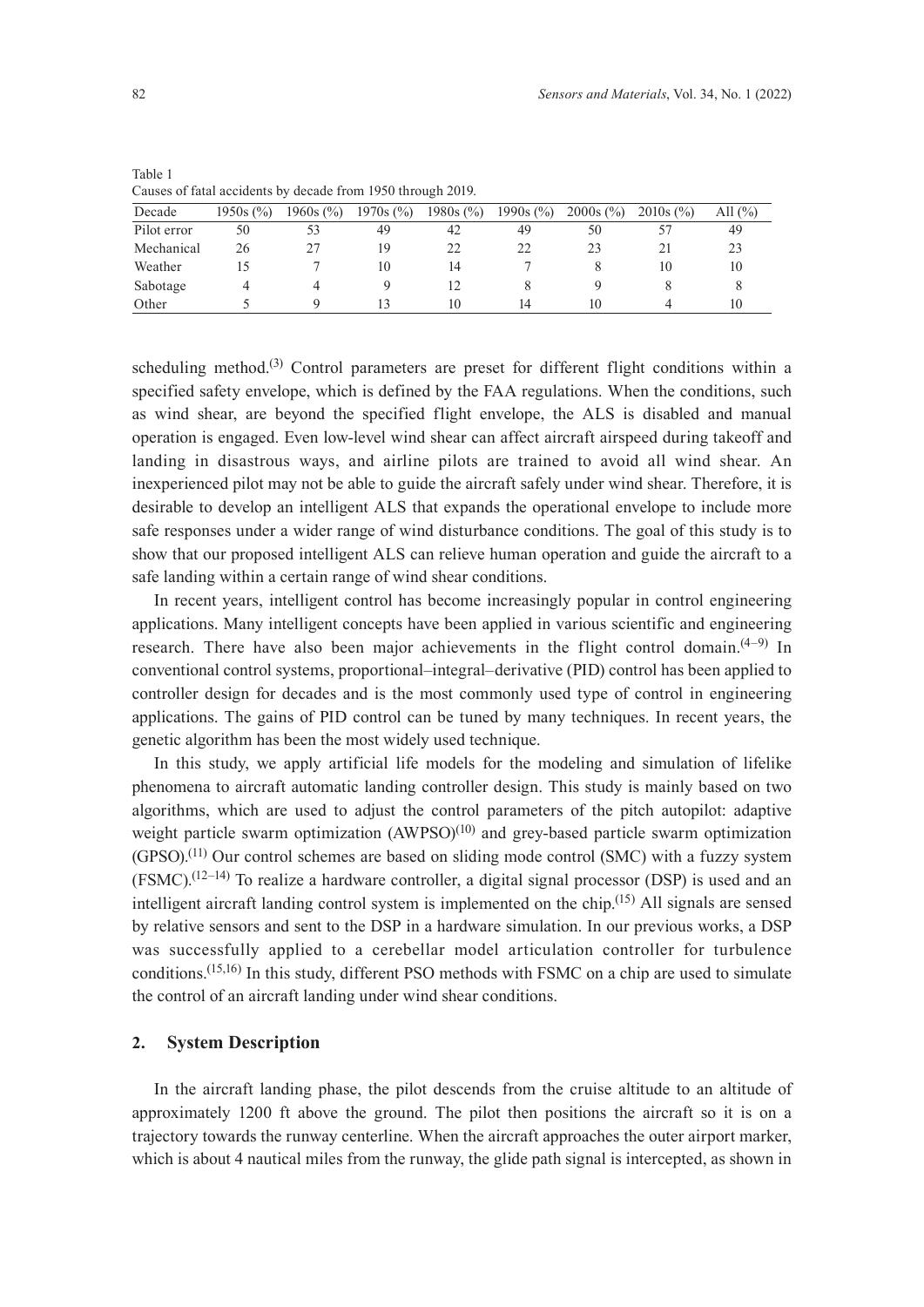Fig.  $1^{(17)}$  As the airplane descends along the glide path, its pitch, attitude, and speed must be controlled. The descent rate is about 10 ft/s and the pitch angle is between −5° and +5°. Finally, as the airplane descends to 20 to 70 feet above the ground, the glide path control system is disengaged and a flare maneuver is executed. The vertical descent rate is decreased to 2 ft/s so that the landing gear can dissipate the energy of the impact at landing. The pitch angle of the airplane is then adjusted to between  $0^{\circ}$  and  $5^{\circ}$  for most aircraft, which allows a soft touchdown on the runway surface.

A simplified model of a commercial aircraft that moves only in the longitudinal and vertical planes is used in the simulations for ease of implementation.<sup>(7)</sup> The motion equations of the aircraft are given as follows:

$$
\Delta \dot{u} = X_u (\Delta u - u_g) + X_w (\Delta w - w_g) + X_q \Delta q - g \left(\frac{\pi}{180}\right) \cos(\gamma_0) \Delta \theta + X_E \delta_E + X_T \delta_T, \tag{1}
$$

$$
\Delta \dot{w} = Z_u (\Delta u - u_g) + Z_w (\Delta w - w_g) + \left(Z_q - \frac{\pi}{180} U_0\right) \Delta q - g \left(\frac{\pi}{180}\right) \sin(\gamma_0) \Delta \theta + Z_E \delta_E + Z_T \delta_T, (2)
$$

$$
\Delta \dot{q} = M_u (\Delta u - u_g) + M_w (\Delta w - w_g) + M_q \Delta q + M_E \delta_E + M_T \delta_T, \tag{3}
$$

$$
\Delta \dot{\theta} = \Delta q,\tag{4}
$$

$$
\Delta \dot{h} = -\Delta w + \frac{\pi}{180} U_0 \Delta \theta,\tag{5}
$$

where *u* is the aircraft longitudinal velocity (ft/s), *w* is the aircraft vertical velocity (ft/s), *q* is the pitch rate ( $\degree$ /s),  $\theta$  is the pitch angle ( $\degree$ ), *h* is the aircraft altitude (ft),  $\delta_F$  is the incremental elevator angle (°),  $\delta_T$  is the throttle setting (ft/s),  $\gamma_o$  is the flight path angle (−3°), and *g* is acceleration due to gravity (32.2 ft/s<sup>2</sup>). The parameters  $X_i$ ,  $Z_i$ , and  $M_i$  are the stability and control derivatives.

In our previous study, the proposed method was successfully applied to turbulence conditions without hardware implementation.<sup>(14)</sup> In this study, wind shear is considered as the disturbance, and the control system is implemented on a chip. In the presence of significant wind shear, a pilot has to take corrective action to ensure safety, as shown in Fig. 2. Figure 3 shows a wind shear profile for a wind speed of 60 ft/s.



Fig. 1. Glide path and flare path.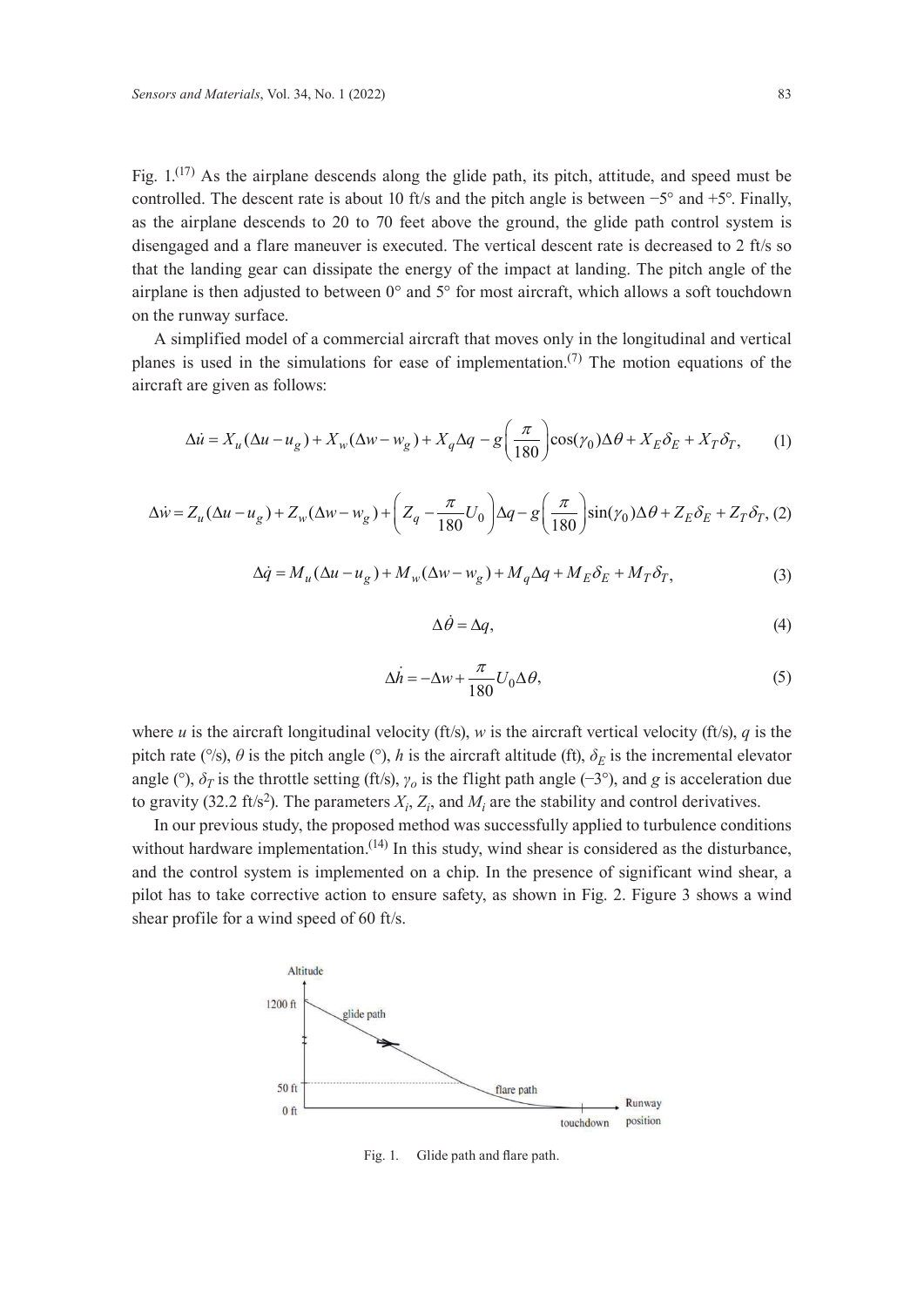

Fig. 2. Aircraft encountering wind shear.



Fig. 3. (Color online) Profile of wind shear model.

## **3. Intelligent Control**

A simplified PID controller is used in the aircraft landing control structure as shown in Fig. 4. Its inputs consist of altitude and altitude rate commands along with the aircraft altitude and altitude rate. We can obtain the pitch command via the aircraft landing controller. Then, the pitch autopilot is controlled by the pitch command. The pitch autopilot is shown in Fig. 5. Detailed descriptions can be found in Ref. 7. To enable an aircraft to land more stably when it reaches the flare path, a constant pitch angle is added to the controller. When severe turbulence is encountered, the PID controller may not be able to guide the aircraft to land safely. The proposed controller can overcome these disadvantages by employing an FSMC compensator, which uses a traditional PID controller to stabilize the system and FSMC to provide precise control. The gains of the FSMC controller are adjusted on the basis of experience to provide tolerable solutions rather than desired solutions. The FSMC can effectively meliorate these conditions.

The overall control scheme is shown in Fig. 6, in which the control signal *U* is the sum of the PID controller output and the FSMC output.<sup>(14)</sup> The inputs for the FSMC and PID controller are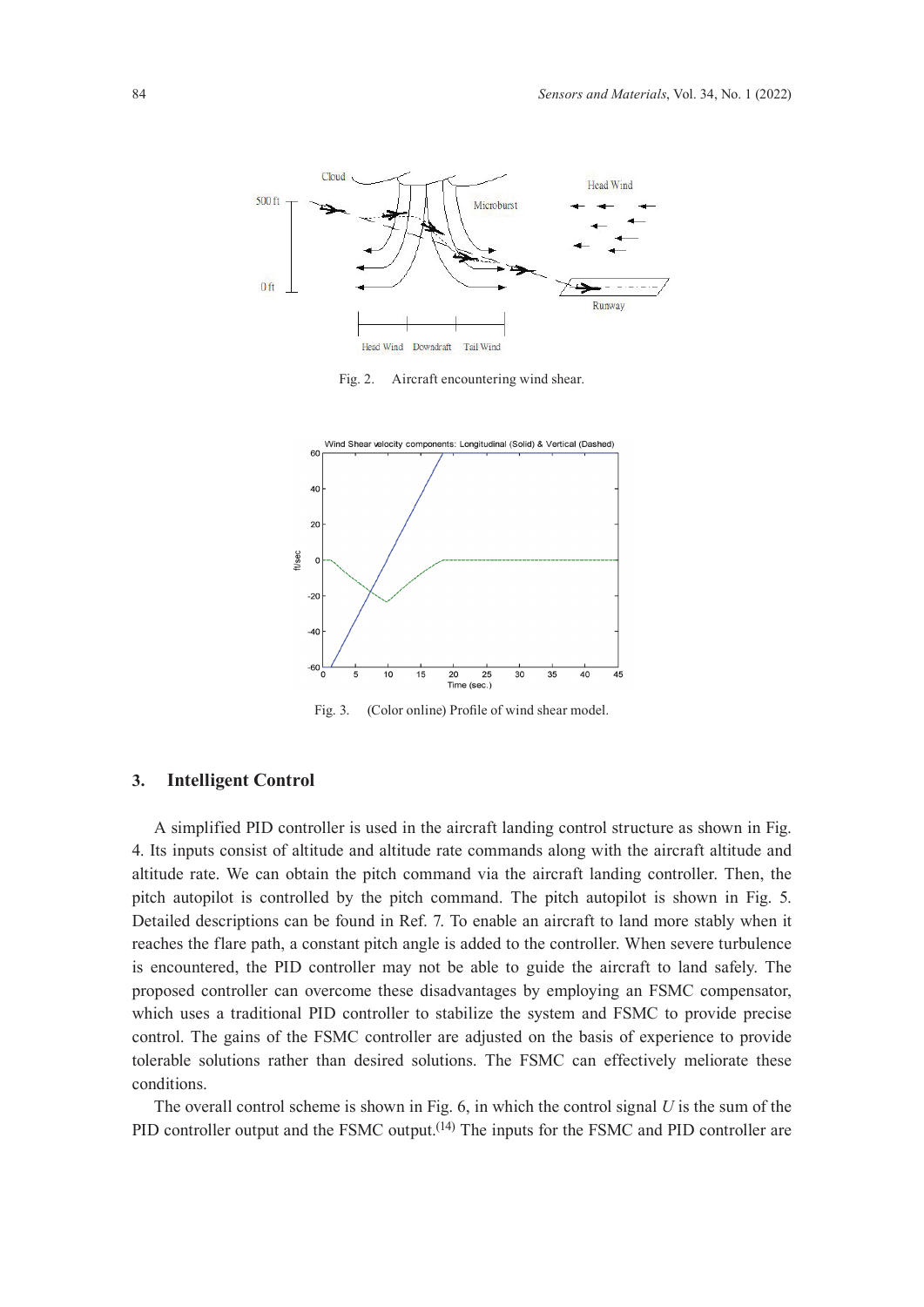





 $k_a = 2.8$  $k_a = 6.0$ 

Fig. 5. Pitch autopilot.



Fig. 6. Adjustment of control parameters and FSMC-PID structure.

altitude, altitude command, altitude rate, and altitude rate command. In each time step *k*, the FSMC involves a recall process and a learning process. In the recall process, it uses the desired system output of the next time step and the actual system output to generate the control signal *Y*. In the learning process, the control signal of the pitch autopilot, *U*, is treated as a desired output. The output of the FSMC compensates the pitch command. When the wind turbulence is too strong, the ALS cannot control the aircraft to make it land safely. Here, we use the proposed intelligent control scheme to improve the robustness of the ALS to turbulence.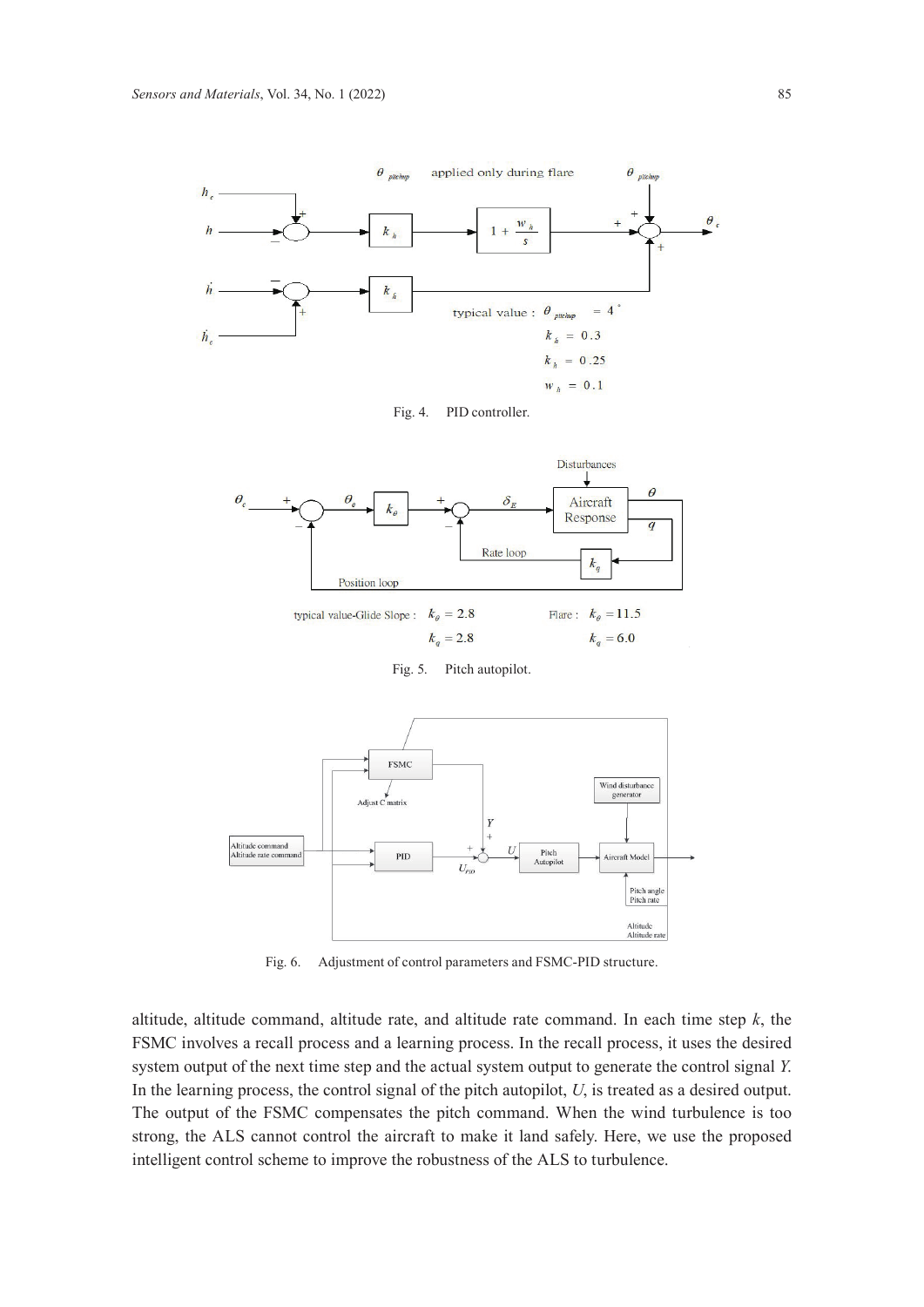#### **3.1 SMC**

In general, the SMC design is divided into two main steps. The first step is to define the sliding surface. The second step is to design a control law such that the system will reach and proceed on the intersection of the sliding surface.<sup> $(12-14)$ </sup> The motion equations of the aircraft given in the previous section can be described by

$$
\dot{x} = Ax + Bu + D. \tag{6}
$$

The sliding surface is defined as

$$
s = Ce,\tag{7}
$$

where  $x \in \mathbb{R}^{5 \times 1}$  is the state vector,  $u \in \mathbb{R}^{2 \times 1}$  is the input vector,  $C \in \mathbb{R}^{2 \times 5}$  is the matrix of the controller parameters,  $D \in \mathbb{R}^{5 \times 2}$  is the matrix of the disturbance, and  $e \in \mathbb{R}^{5 \times 1}$  is the vector of the tracking error. Then the optimal equivalent control *ueq* can be obtained by solving

$$
\dot{s}\Big|_{u=u_{eq}}=0,\tag{8}
$$

From Eqs. (6) and (8), we have

$$
\dot{s} = C\dot{e} = C(\dot{x}_d - \dot{x}) = C\dot{x}_d - CAx - CBu_{eq} = 0,
$$
\n(9)

$$
u_{eq} = (CB)^{-1}(Cx_d - CAx). \tag{10}
$$

We choose the switching control  $u_{sw}$  as

$$
u_{sw} = (CB)^{-1}k \operatorname{sgn}(s); \tag{11}
$$

thus, the control law becomes

$$
u = u_{eq} + u_{sw}.\tag{12}
$$

If the system state is outside the sliding surface, the controller must be designed such that it can force the system state to approach the sliding surface and then move along the sliding surface to the origin. By choosing the Lyapunov function as

$$
V = \frac{1}{2}s^2,
$$
 (13)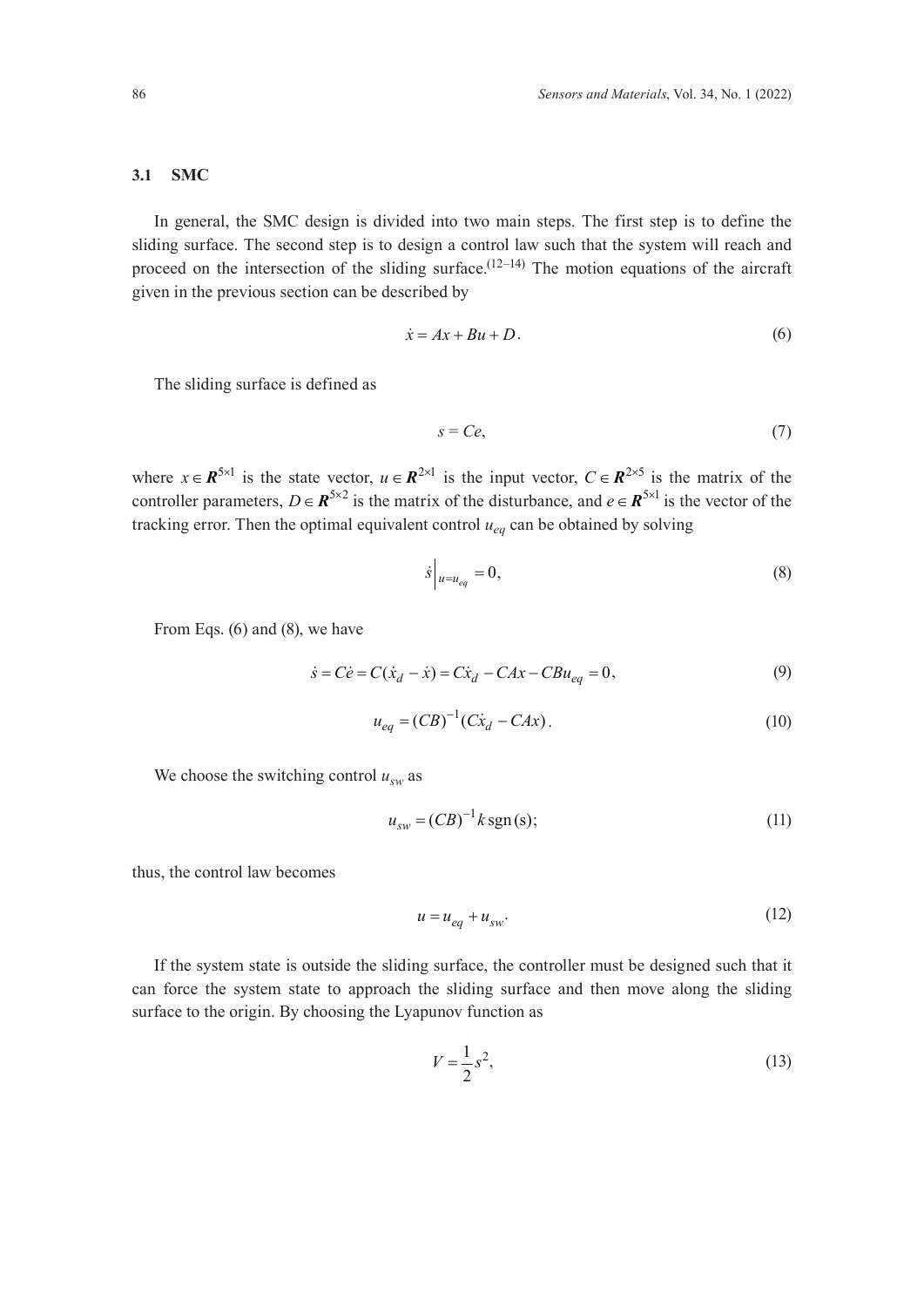the derivative of Eq. (13) can be obtained as

$$
\dot{V} = s\dot{s} = -k|s| + CDs \le (-k + |CD|)|s| < 0,
$$
\n(14)

where *k* is a positive constant. Thus,  $\dot{V} < 0$ . Therefore, the control law given by Eq. (12) can guarantee that the sliding mode is reached and sustained.

Since SMC has a chattering phenomenon along the sliding surface, the sliding layer technique is utilized to eliminate the chattering of the input. The signum function sgn(*s*) is replaced by the function sat(*s*/*ε*), which is defined as

$$
\text{sat}\left(\frac{s}{\varepsilon}\right) = \begin{cases} +1, & s > \varepsilon \\ \frac{s}{\varepsilon}, & -\varepsilon \le s \le \varepsilon \\ -1, & s < -\varepsilon \end{cases} \tag{15}
$$

where  $\varepsilon$  is a positive constant, as shown in Figs. 7 and 8.

## **3.2 Fuzzy system**

For a stable control system, the derivative of the Lyapunov function [Eq. (14)] is less than zero, and the system states of the sliding mode should move along the sliding surface to the origin. In this study, FSMC is applied to acquire the controller gain (*k*). In the FSMC, the control gain, and therefore *k*, is updated online and the stability of the system is guaranteed. Fuzzy control is an intelligent method that uses tentative rules to calculate the output variable. To use fuzzy control, we have to know the domain of the parameters and the fuzzy rule base.<sup>(13)</sup> In Fig. 9, *x* is the input to the fuzzy system and *y* is the output variable of the fuzzy system. We choose *s* and *s* as the inputs of the fuzzy system to calculate *k*. The fuzzy rules are shown in Table 2.



Fig. 7. Signum function. Fig. 8. Saturation function.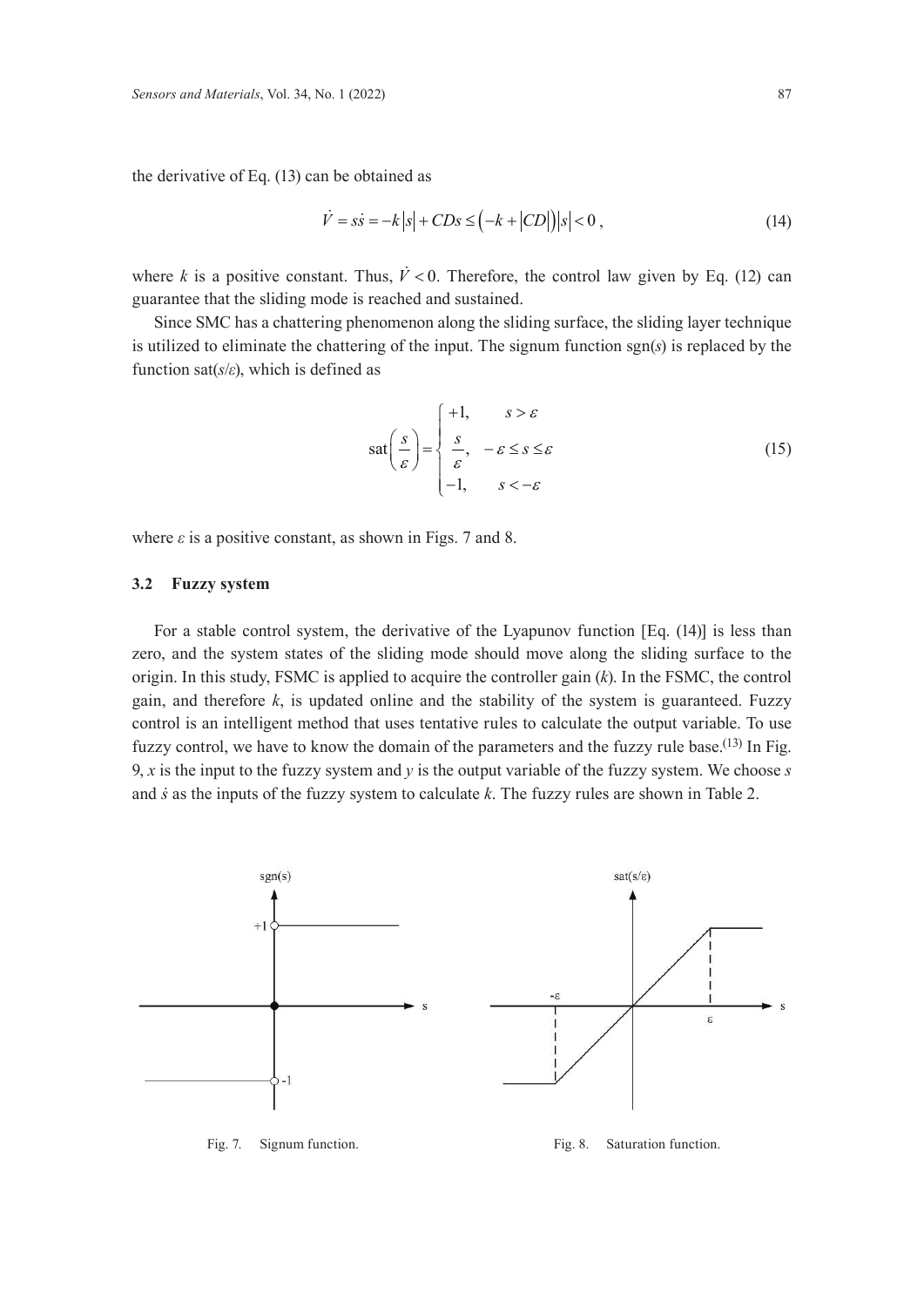

Fig. 9. Block diagram for a fuzzy system.

Table 2 Fuzzy rule table.

| $\boldsymbol{k}$ |             | NB | NS | ZR | <b>PS</b> | <b>PB</b> |  |  |
|------------------|-------------|----|----|----|-----------|-----------|--|--|
| S                | <b>PB</b>   |    | S  | М  | B         | В         |  |  |
|                  | <b>PS</b>   | S  |    | S  | М         | B         |  |  |
|                  | ZR          | Μ  |    | Z  | S         | М         |  |  |
|                  | <b>NS</b>   | В  | Μ  |    | 7         | S         |  |  |
|                  | $_{\rm NB}$ |    | R  | М  |           |           |  |  |

#### **3.3 Particle swarm optimization**

The main steps in the particle swarm optimization (PSO) process are described as follows.<sup>(18)</sup>

- (i) Initialize a population (array) of particles with random positions and velocities in the problem space.
- (ii) Calculate the fitness function [Eq. (16)], set the value to *pbest* for each particle, and set the best value of all the particles to *gbest*.

$$
f(x) = \left( u(x_{id}^{(n)}) - 180 \right)^{-1}
$$
 (16)

(iii) Change the velocity and position of each particle according to Eqs. (17) and (18), respectively:

$$
v_{id}^{(n+1)} = w \cdot v_{id}^{(n)} + c_1 \cdot rand1 \cdot \left( pbest_{id} - x_{id}^{(n)} \right) + c_2 \cdot rand2 \cdot \left( gbest_d - x_{id}^{(n)} \right) \tag{17}
$$

$$
x_{id}^{(n+1)} = x_{id}^n + v_{id}^{(n+1)}
$$
\n(18)

- (iv) Calculate the particle's fitness again and compare it with the particle's *pbest*. If the current value is better than *pbest*, then set the *pbest* value equal to the current value and the *pbest* location equal to the current location in *d*-dimensional space.
- (v) Compare the fitness evaluation with the population's overall previous best. If the current value is better than *gbest*, then reset *gbest* to the current particle's array index and value.
- (vi) Loop to step (iii) until a criterion is met, which is usually a sufficiently good fitness or a maximum number of iterations (generations).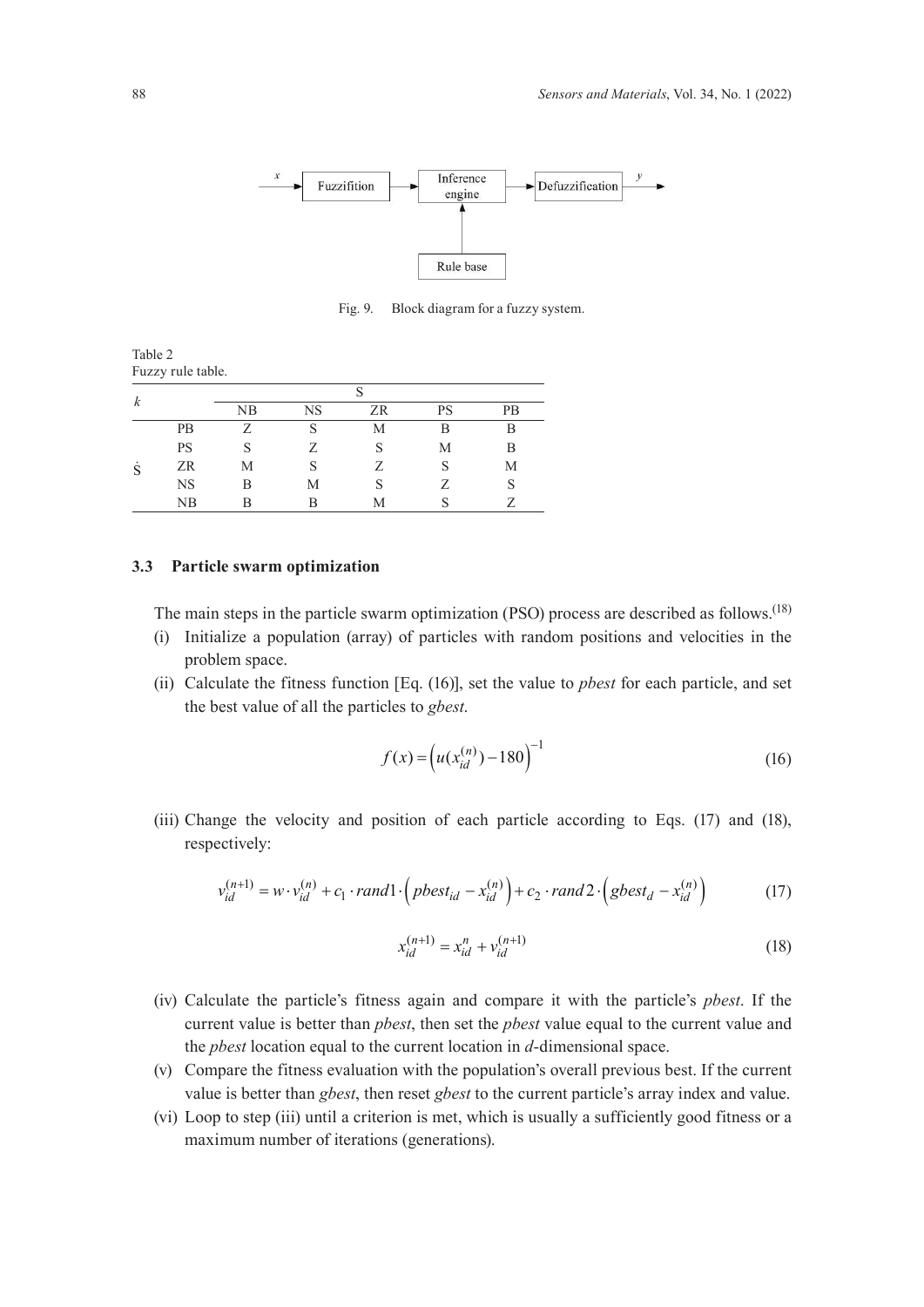The flowchart of PSO is given in Fig. 10. The definitions of the parameters are  $v_{id}^{(n)}$ : velocity of individual *i* at iteration *k*,  $V_d^{\min} \le v_{id}^{(n)} \le V_d^{\max}$ , *w*: inertia weight factor,  $c_1$ ,  $c_2$ : acceleration constants, *rand*<sub>1</sub>, *rand*<sub>2</sub>: uniform random numbers between 0 and 1,  $x_{id}^{(n)}$ : current position of individual *i* at iteration *n*, *pbesti* : *pbest* of individual *i*, *gbest*: *gbest* of the group.

### **3.4 Grey-based particle swarm optimization**

When the fittest particle *gbest* is regarded as the reference sequence and all particles *X* are viewed as comparative values, grey relational analysis can be applied to analyze the similarity between them. Then both the inertia weight and acceleration coefficients of a specific particle are determined according to the corresponding relational grade. Since the result of grey relational analysis may differ for different generations, the algorithm parameters vary over the generations. According to Ref. 11, the grey relational coefficients between the fittest particle *gbest* and the *i*th particle  $X_i$  at the *d*th dimension can be rewritten as



Fig. 10. Flowchart of PSO.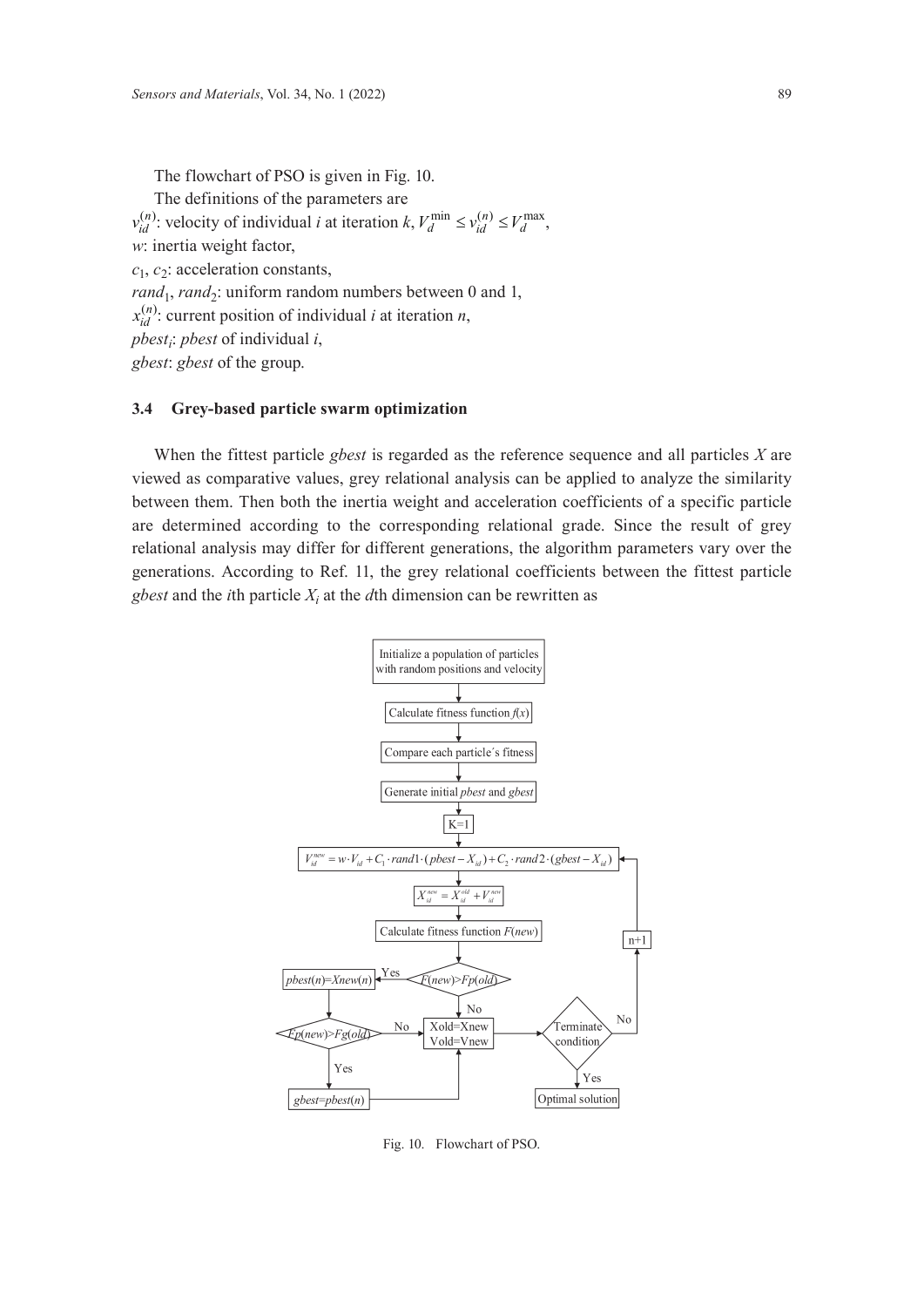$$
r_{id} = r(gbest_d, x_{id}) = \frac{\Delta_{min} + \xi \cdot \Delta_{max}}{\Delta_{id} + \xi \cdot \Delta_{max}},
$$
\n(19)

where  $\Delta_{id} = \left| gbest_d - x_{id} \right|$ ,  $\Delta_{max} = max_i max_d \Delta_{id}$ ,  $\Delta_{min} = min_i min_d \Delta_{id}$ , and  $\xi \in (0, 1]$ . Then the corresponding relational grade is given as

$$
g_i = g(gbest, X_i) = \sum_{d=1}^{D} r_{id} / D.
$$
 (20)

#### **3.5 Adaptive weight particle swarm optimization**

Here, the outset particles are randomly divided into two groups with inertial weights of 0.9 and 0.4. These two groups are independently searched. The function characteristic is determined by comparing the fitnesses of these two groups. Then, the two groups are merged for a suitable inertia weight of the characteristics, and the search is continued for half of the total time. Finally, a linear decreasing mode is employed for the rest of the time to improve the accuracy.<sup>(10)</sup> The steps of AWPSO are as follows.

- (i) Particles are randomly divided into two groups. One group uses an inertial weight of 0.9  $\times$  search speed and the other uses an inertial weight of 0.4  $\times$  search speed.
- (ii) When one-quarter of the generations are determined, merge the two groups using suitable inertia weights in the calculation until half the generations are determined.
- (iii) Return to the linear decreasing mode.

Since the inertia weight is small, the particles will converge rapidly. However, premature convergence to a local optimal solution may occur. If the initial values rapidly converge to near the local minimum at the beginning, then a higher speed can be applied, which is very helpful in improving the accuracy and convergence rate.

## **4. Experimental Results**

The controller in this study is designed by the C code composer on the TMS320C6713 DSP. In the DSP hardware structure, the JTAG connector is responsible for receiving and transmitting serial data, as shown in Fig. 11.



Fig. 11. DSP hardware structure.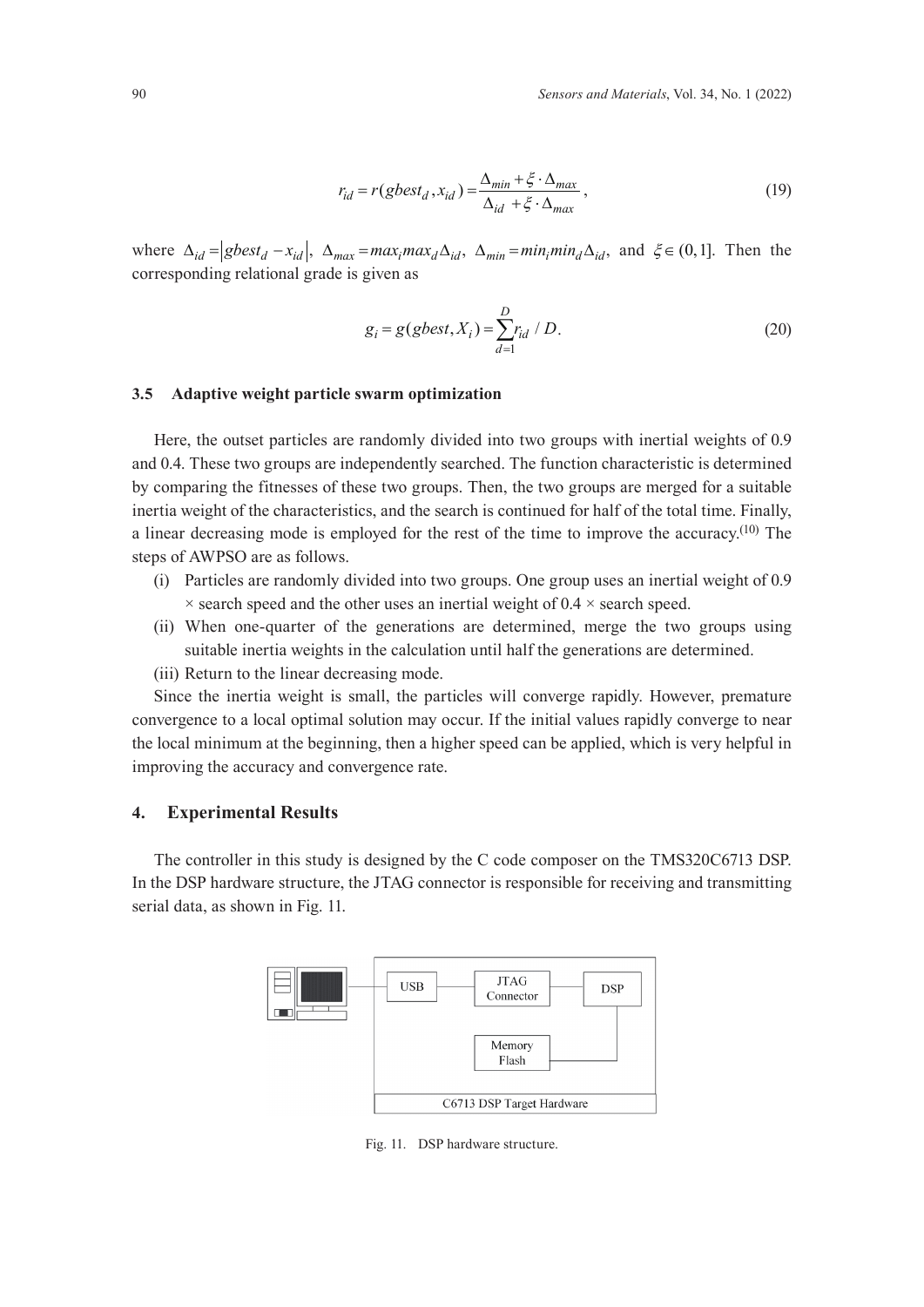Figures 12–15 show the results obtained by using FSMC-PID with the AWPSO controller. The controller can successfully guide the aircraft flying through wind shear of 58 ft/s. When the wind speed is 58 ft/s, the horizontal position at touchdown is 901.2 ft, the horizontal speed is 234.6 ft/s, the vertical speed is −1.9 ft/s, and the pitch angle is −9.9°.

FSMC-PID with the GPSO controller can also successfully guide the aircraft flying through wind shear of 58 ft/s. When the wind speed is 58 ft/s, the horizontal position at touchdown is 924.6 ft, the vertical speed is −1.9 ft/s, and the pitch angle is −9.9°. Table 3 shows the results of using FSMC with different adjustment methods. The proposed controllers have superior performance to the conventional PID controller in the case of severe wind shear.



Fig. 12. (Color online) Wind shear profile (58 ft/s). Fig. 13. (Color online) Aircraft pitch and pitch command.



Fig. 14. (Color online) Vertical velocity and command.

ft/s

Fig. 15. (Color online) Aircraft altitude and command.

Table 3 Results of using FSMC with different adjustment methods.

| Method      |     |       | Wind speed (ft/s) Landing point (ft) Aircraft vertical speed (ft/s) Pitch angle $(°)$ |        |
|-------------|-----|-------|---------------------------------------------------------------------------------------|--------|
| AWPSO       | 58. | 901.2 | $-19$                                                                                 | $-9.9$ |
| <b>GPSO</b> | 58  | 924.6 | $-1.9$                                                                                | $-9.9$ |
| <b>PID</b>  |     | 995.1 | $-2.4$                                                                                | $-2.9$ |